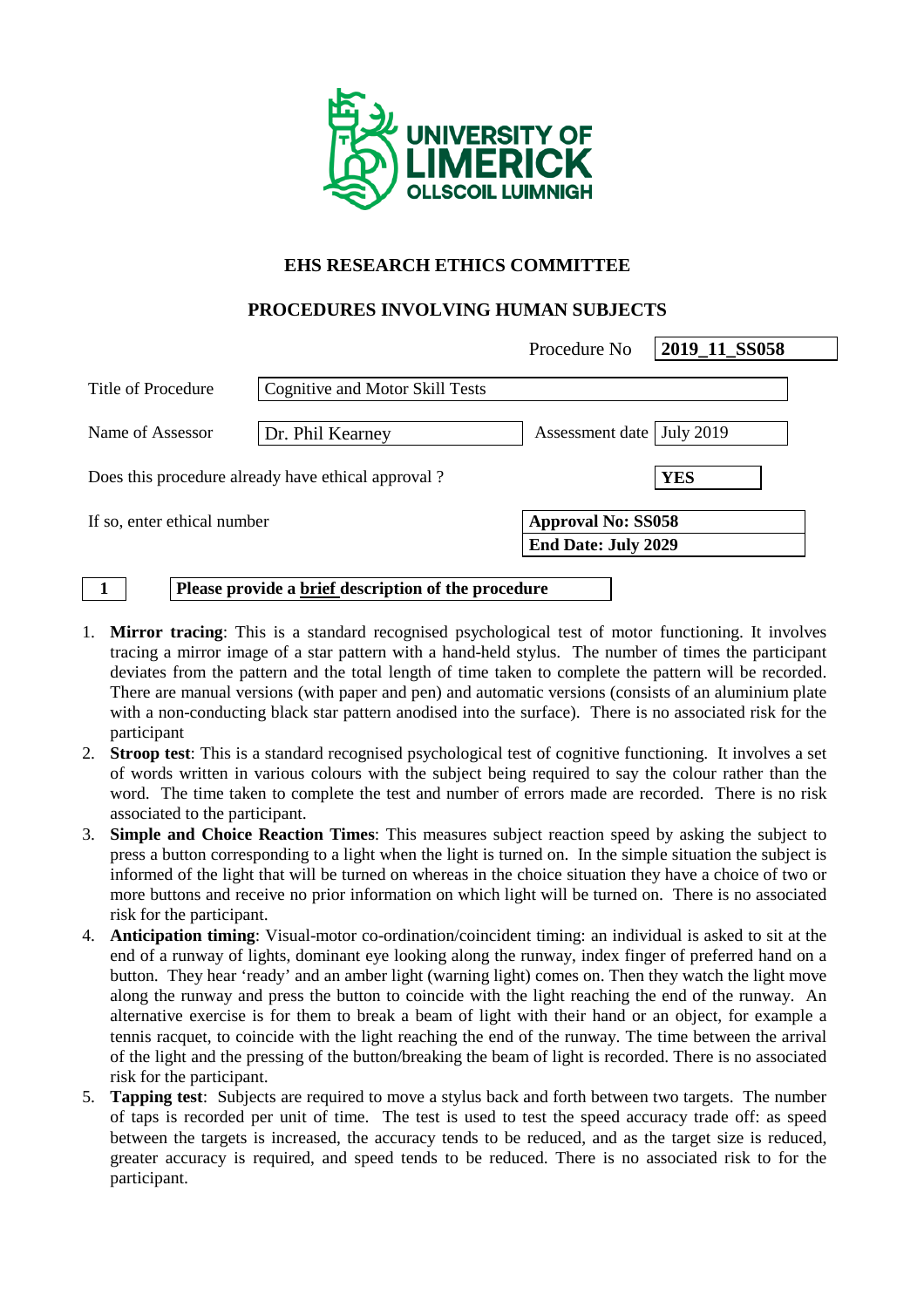- 6. **Balance Stabilometer**: A stabilometer is a platform on which a subject stands, which can deviate up to 15° either side from the horizontal. Subjects must balance the board at the horizontal for as long as possible. A timer measures how long the participant remains in balance. Due to the small range of motion of the board, there are minimal risks to the participant.
- 7. **Balance beam**: Timed static balance test: in barefeet and with arms by sides, an individual attempts to balance for up to 30 seconds (a) on two feet, (b) on one leg. Dynamic balance and use of vision: an individual is asked to walk along a 1" wide 10m long line on the floor, (a) looking at their feet, (b) looking 10m ahead but seeing line through vertical peripheral vision, (c) without vision, (blindfolded), while being analysed for accuracy of performance. There is no associated risk to the participant.



The procedure will be terminated if the volunteer shows any sign of distress.

Standard first aid procedures may be required depending on the severity of the situation. The following standard procedure should be followed in the event of an incident occurring in the PESS building / UL Facility:

1. Stop the procedure. Position the subject to prevent self-injury.

2. If appropriate, raise the subject's lower limbs to improve blood flow. Should the subject fail to respond summon help immediately.

- 3. Check vital signs airways, breathing and circulation (ABC)
- 4. If required attempt CPR as soon as possible.
- 5. Requesting Help: Emergency Contact telephone numbers are listed on laboratory door:

• During normal working hours 9am-5pm, use lab phone to contact the Student Health Centre on **061-20**2534

• Outside of normal working hours, or if the Student Health Centre number is engaged/busy, use the laboratory phone to dial 3333 for UL security personnel who will then contact the ambulance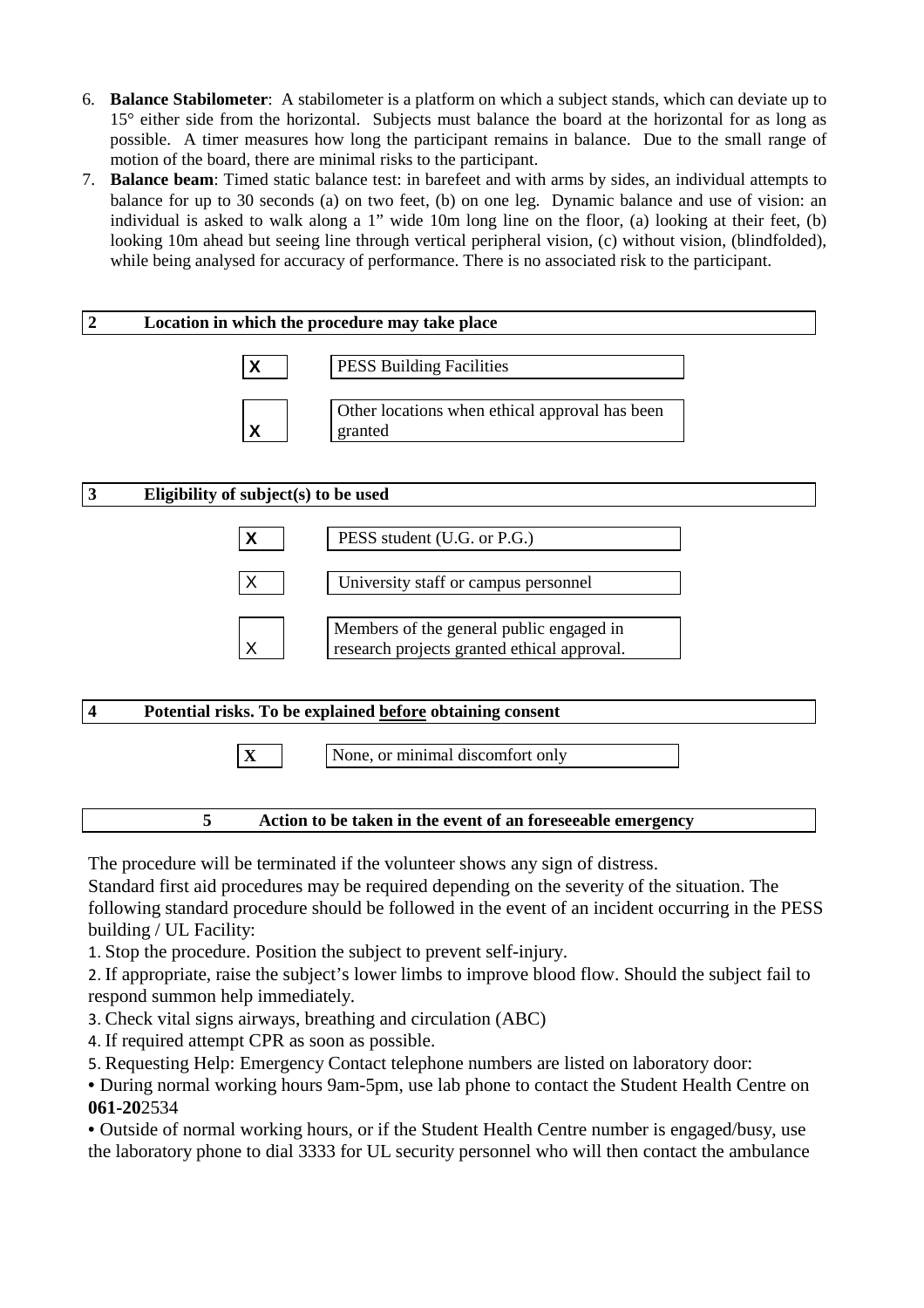service. If in PESS, contact one of the PESS First Aiders – names are listed on the PESS laboratory door.

6. When contacting the above clearly state: Location, Building, Room Number, Nature of Incident/Accident and provide a contact number.

7. Complete the UL 'Accident & Emergency' form (completed by the investigator, not the volunteer).

Forms available on UL HR website: https://www.ul.ie/hr/hr-policies-procedures-and-forms-z If an emergency or incident occurs offsite, follow the local procedures for dealing with such an event.

# **Ensure you are aware of the offsite local safety procedures in the event of a foreseeable emergency.**

| 6 |  |  |  |
|---|--|--|--|
|   |  |  |  |



### **7 Other documentation required for this assessment ?**